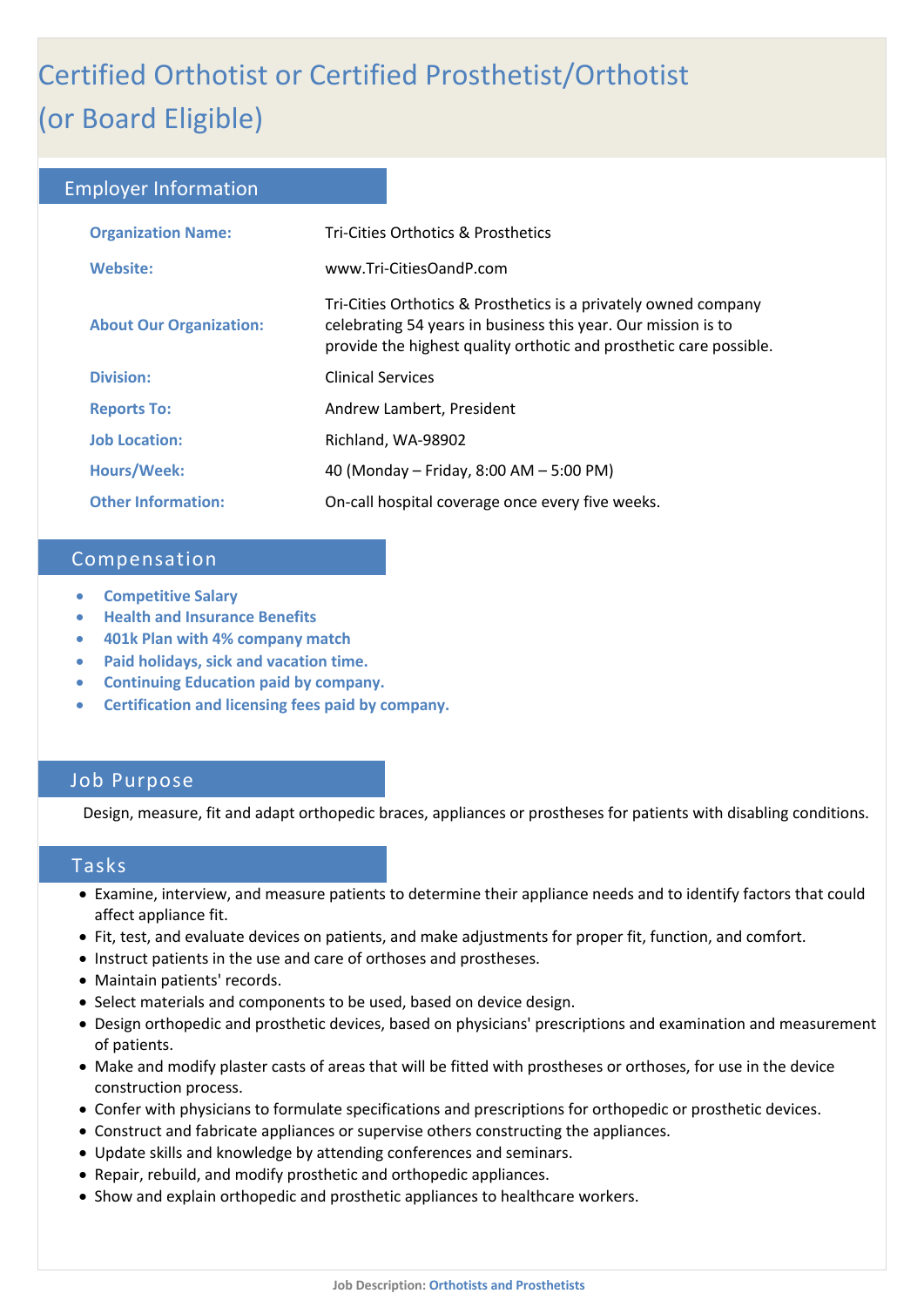• Research new ways to construct and use orthopedic and prosthetic devices.

# Work Activities

- Assisting and Caring for Others
- Getting Information
- Making Decisions and Solving Problems
- Documenting/Recording Information
- Establishing and Maintaining Interpersonal Relationships
- Performing for or Working Directly with the Public
- Updating and Using Relevant Knowledge
- Communicating with Supervisors, Peers, or Subordinates
- Thinking Creatively
- Communicating with Persons Outside Organization

# Detailed Work Activities

- Adjust prostheses or other assistive devices.
- Collaborate with healthcare professionals to plan or provide treatment.
- Collect medical information from patients, family members, or other medical professionals.
- Conduct research to increase knowledge about medical issues.
- Design medical devices or appliances.
- Examine patients to assess general physical condition.
- Fabricate medical devices.
- Instruct patients in the use of assistive equipment.
- Maintain medical or professional knowledge.
- Measure the physical or physiological attributes of patients.
- Record patient medical histories.
- Train medical providers.

# Work Content

#### **Work Environment**

Frequently works near moving mechanical parts; Fumes or airborne particles; Toxic or caustic chemicals.

# Qualification

#### **Education and Experience**

| <b>Years of Experience</b>              | $1+$                                                                                                                                                                                                                                                                                                                         |
|-----------------------------------------|------------------------------------------------------------------------------------------------------------------------------------------------------------------------------------------------------------------------------------------------------------------------------------------------------------------------------|
| <b>Education</b>                        | Bachelor's or Master's Degree                                                                                                                                                                                                                                                                                                |
| <b>Degree or Formal Training</b>        | <b>Orthotics and/or Prosthetics</b>                                                                                                                                                                                                                                                                                          |
| License, Certificate Or<br>Registration | CO, CPO or Board Eligible                                                                                                                                                                                                                                                                                                    |
|                                         | • Current board certification in Orthotics and/or Prosthetics from<br>the American Board for Certification (ABC) or the Board of<br>Certification (BOC), or<br>• A baccalaureate degree in prosthetics and/or orthotics, or the<br>foreign equivalent, and current ABC Board-Eligibility in Prosthetics<br>and/or Orthotics. |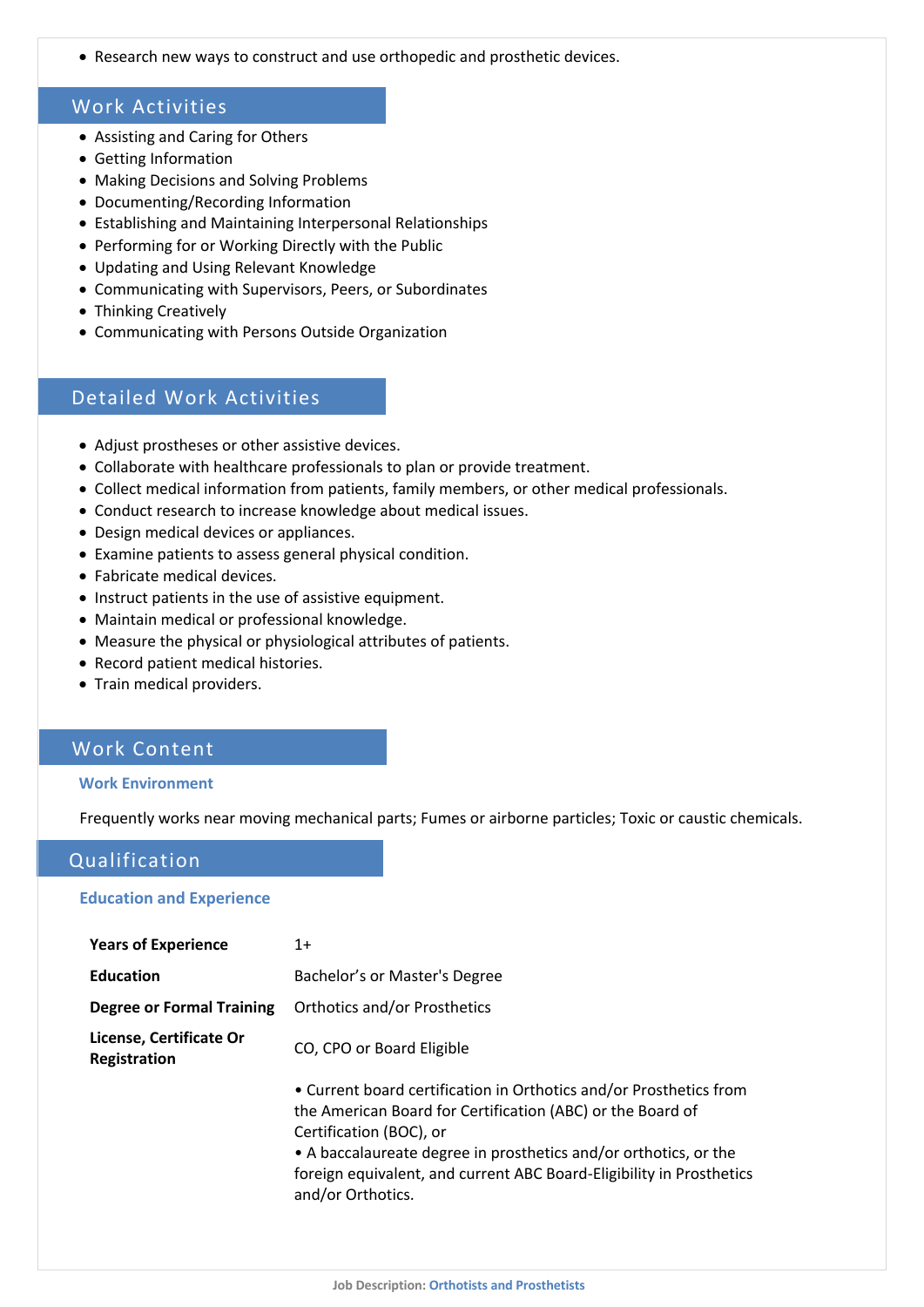- A valid driver's license and good driving record.
- Ability to obtain and maintain Washington state licensure.

# Skills

#### **Basic Skills**

• **Speaking**

Talking to others to convey information effectively.

• **Active Listening**

Giving full attention to what other people are saying, taking time to understand the points being made, asking questions as appropriate, and not interrupting at inappropriate times.

• **Critical Thinking**

Using logic and reasoning to identify the strengths and weaknesses of alternative solutions, conclusions or approaches to problems.

• **Reading Comprehension**

Understanding written sentences and paragraphs in work related documents.

• **Writing**

Communicating effectively in writing as appropriate for the needs of the audience.

#### **Social Skills**

- **Service Orientation** Actively looking for ways to help people.
- **Social Perceptiveness**

Being aware of others' reactions and understanding why they react as they do.

- **Coordination** Adjusting actions in relation to others' actions.
- **Instructing**

Teaching others how to do something.

• **Persuasion**

Persuading others to change their minds or behavior.

#### **Complex Problem Solving Skills**

• **Complex Problem Solving**

Identifying complex problems and reviewing related information to develop and evaluate options and implement solutions.

#### **Technical Skills**

• **Operations Analysis**

Analyzing needs and product requirements to create a design.

• **Operation Monitoring**

Watching gauges, dials, or other indicators to make sure a machine is working properly.

• **Technology Design**

Generating or adapting equipment and technology to serve user needs.

#### **System Skills**

• **Judgment and Decision Making** Considering the relative costs and benefits of potential actions to choose the most appropriate one.

#### **Resource Management Skills**